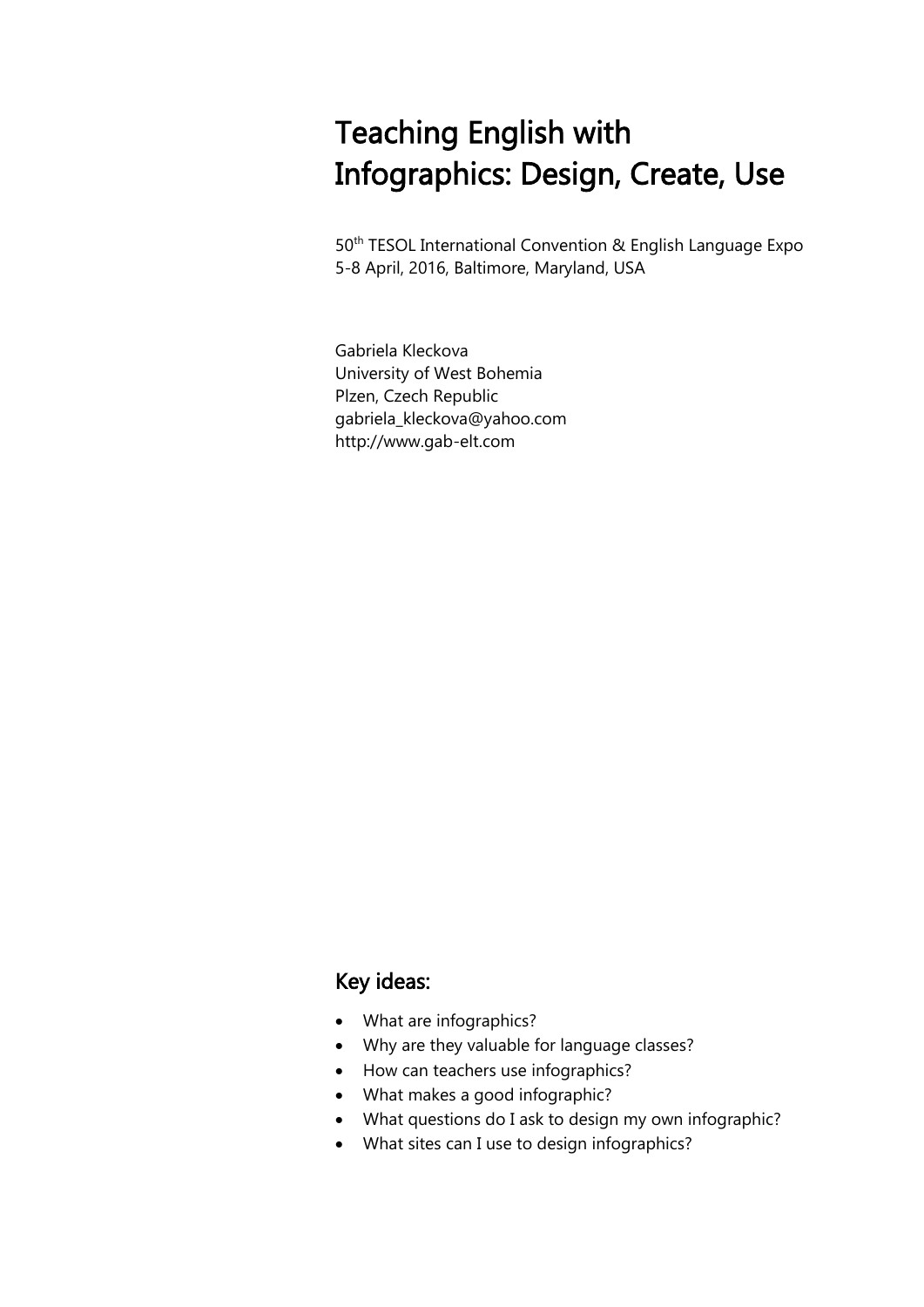#### What are infographics?

"A visualization of data or ideas that tries to convey complex information to an audience in a manner that can be quickly consumed and easily understood" (Smiciklas, 2012, p.3).

They come in different types and formats: static, interactive, or animated infographics.

#### Why are they valuable for language classes?

The following can be developed around infographics: language skills, visual literacy skills, critical thinking skills, digital literacy skills, content knowledge.

Infographics are often associated with these adjectives: clear, concise, creative, engaging, powerful, effective, appealing, memorable, digestible, attractive, informative, stimulating, and captivating.

#### How can teachers use infographics?

- Teachers can use infographics as texts assign tasks like you would with any reading text.
- Teachers can create their own infographics for their students – create materials like you would in any other format.
- Teachers can make their students create infographics assign infographics as products instead of a writing or presentation assignments.

#### What makes a good infographic?

"Good infographic design is about storytelling by combining data visualization design and graphic design. Many of the good infographics follow a simple three-part story format: introduction, key message, and conclusion" (Krum, 2013, p. 27).